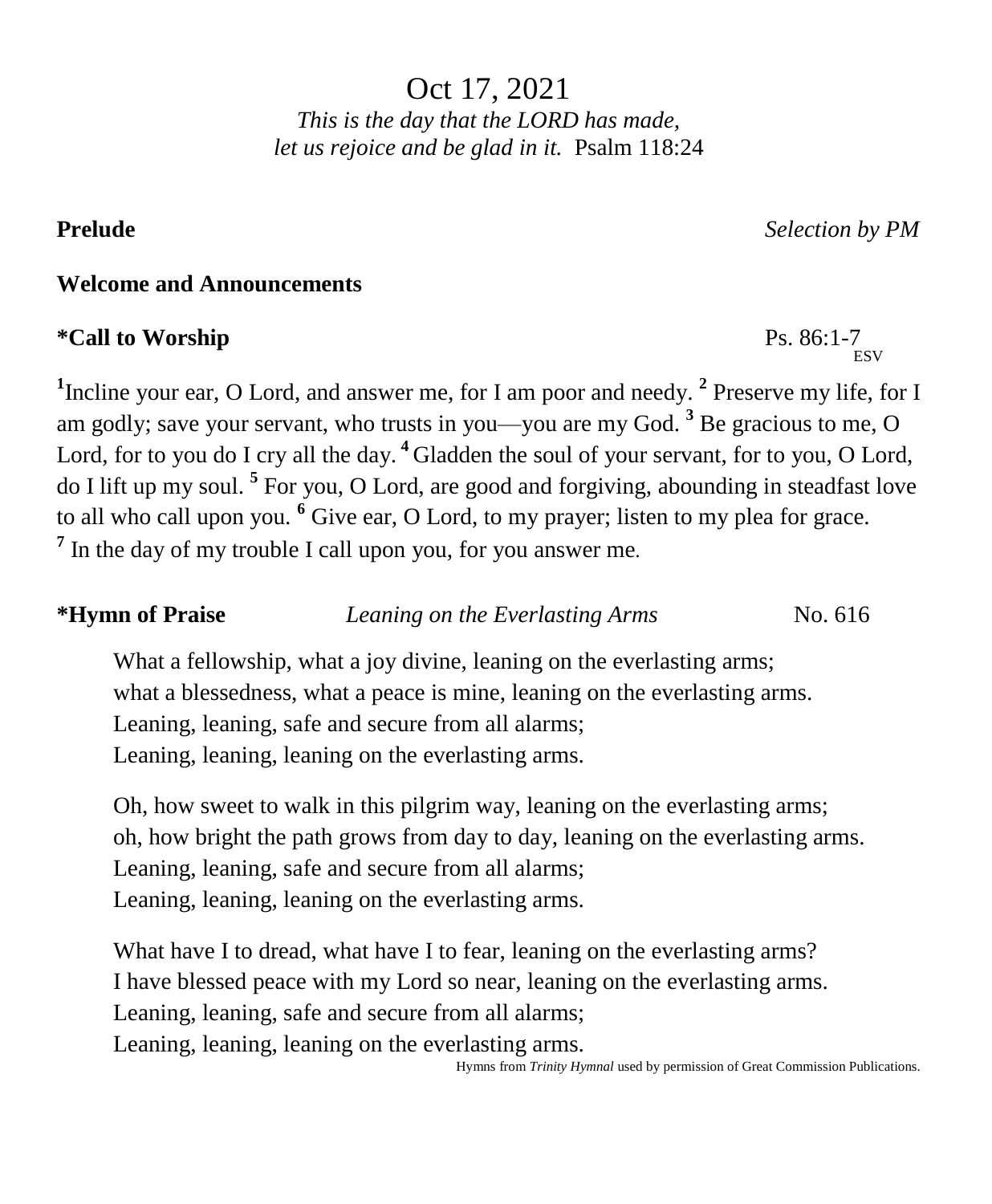#### **\*Prayer of Invocation**

#### **Scripture Reading General Accords** General Accords General Accords General Accords General Accords General Accords General Accords General Accords General Accords General Accords General Accords General Accords General Ac

#### **Prayer of Confession**

Gracious Heavenly Father, you have sought us out before the foundations of this world were laid. You bought us at a tremendous price to yourself, the death of your only Son. And you have clothed us in Christ's righteousness so that we are perfect and just in your sight. Yet in spite of all your grace and mercy, we still sin. We, as your sons and daughters, continue to give in to temptations, we fall short of your glory, and we break your law. Forgive us of all our sin, and continue to mold us, realign our hearts affections to desire only you and your glory. And sanctify us more and more to be like your Son Jesus, in Jesus name, Amen.

# **Assurance of Pardoning Grace** Ps. 86:8-13

**8** There is none like you among the gods, O Lord, nor are there any works like yours. **<sup>9</sup>** All the nations you have made shall come and worship before you, O Lord, and shall glorify your name. **<sup>10</sup>** For you are great and do wondrous things; you alone are God. **<sup>11</sup>** Teach me your way, O Lord, that I may walk in your truth; unite my heart to fear your name. <sup>12</sup> I give thanks to you, O Lord my God, with my whole heart, and I will glorify your name forever. **<sup>13</sup>** For great is your steadfast love toward me; you have delivered my soul from the depths of Sheol.

\***Hymn of Thanksgiving** *Dare to Be a Daniel!*No. 579

Standing by a purpose true Heeding God's command Honor them, the faithful few All hail to Daniel's band

Dare to be a Daniel Dare to stand alone

ESV<sub>R</sub>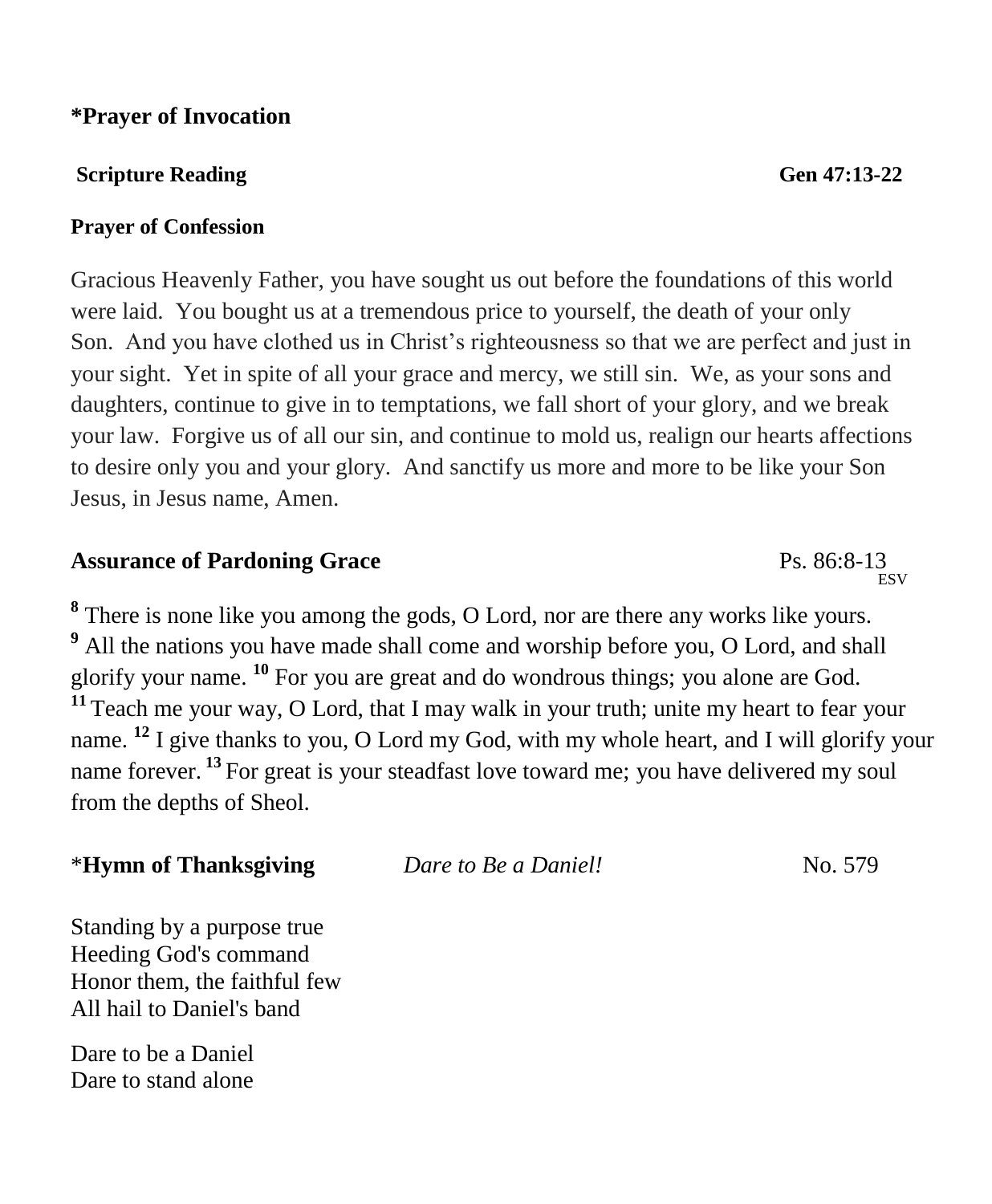Dare to have a purpose firm Dare to make it known

Many mighty men are lost Daring not to stand Who for God had been a host By joining Daniel's band

Dare to be a Daniel Dare to stand alone Dare to have a purpose firm Dare to make it known

Many giants, great and tall Stalking through the land Headlong to the earth would fall If met by Daniel's band

Dare to be a Daniel Dare to stand alone Dare to have a purpose firm Dare to make it known

Hold the Gospel banner high On to vict'ry grand Satan and his hosts defy And shout for Daniel's band

Dare to be a Daniel Dare to stand alone Dare to have a purpose firm Dare to make it known Dare to make it known

Hymns from *Trinity Hymnal* used by permission of Great Commission Publications.

#### **WSC 63-64**

#### **Q. 63. Which is the fifth commandment?**

A. The fifth commandment is, Honor thy father and thy mother; that thy days may be long upon the land which the Lord thy God giveth thee.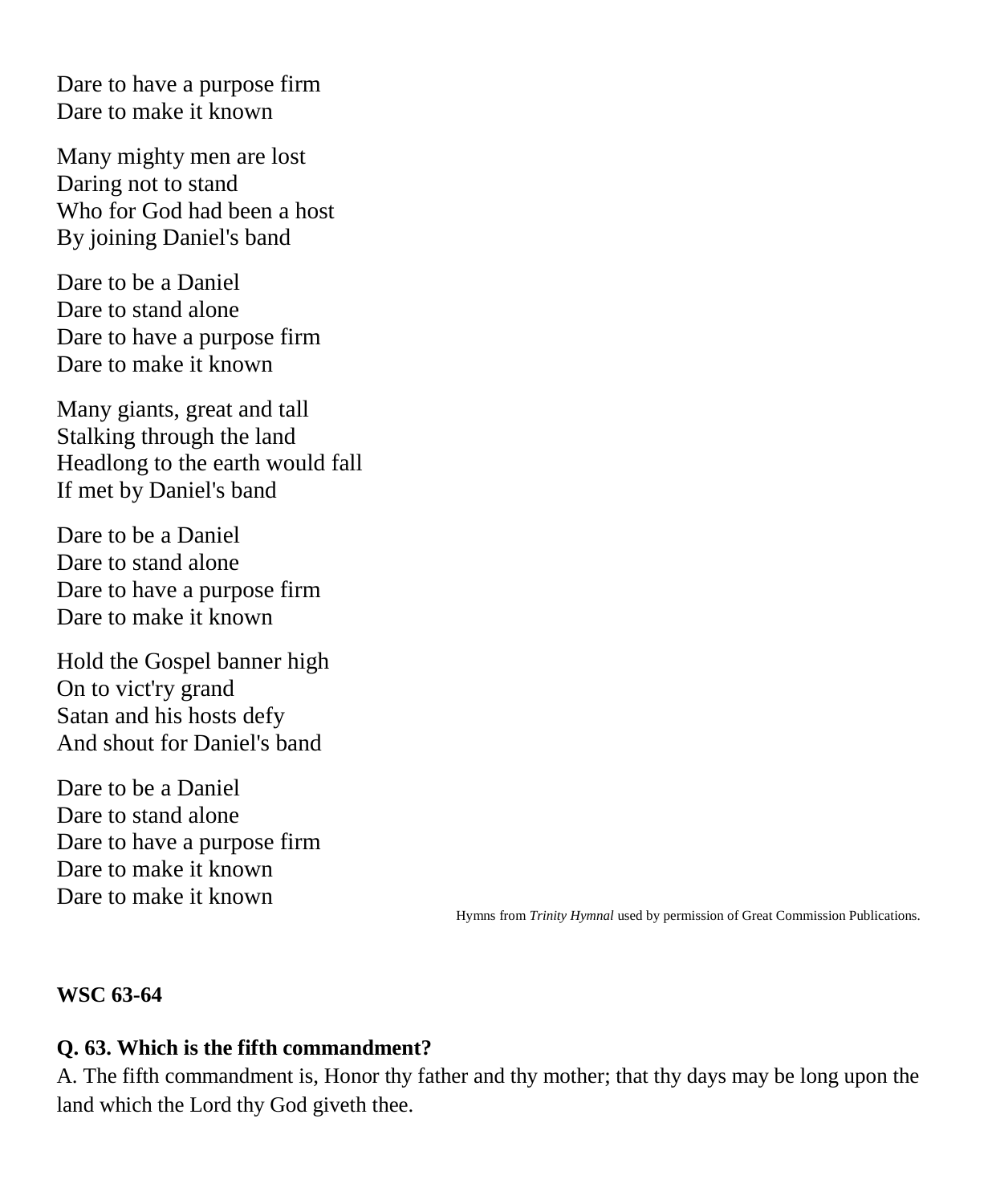#### Hymns from *Trinity Hymnal* used by permission of Great Commission Publications.

#### **Q. 64. What is required in the fifth commandment?**

A. The fifth commandment requireth the preserving the honor, and performing the duties, belonging to every one in their several places and relations, as superiors, inferiors or equals.

#### **Prayer of Intercession**

**Offering** *Selection by PM*

#### \***Doxology** No. 731

Praise God, from Whom all blessings flow; Praise Him, all creatures here below; Praise Him above, ye heav'nly host; Praise Father, Son, and Holy Ghost. Amen.

Hymns from *Trinity Hymnal* used by permission of Great Commission Publications.

#### **\*Hymn of Preparation** *Lead On, O King Eternal* No. 580

Lead on, O King eternal, the day of march has come; henceforth in fields of conquest Thy tents shall be our home: through days of preparation Thy grace has made us strong, and now, O King eternal, we lift our battle song.

Lead on, O King eternal, till sin's fierce war shall cease, and holiness shall whisper the sweet amen of peace; for not with swords loud clashing, nor roll of stirring drums, but deeds of love and mercy, the heav'nly kingdom comes.

Lead on, O King eternal: we follow, not with fears; for gladness breaks like morning where-e'er Thy face appears; Thy cross is lifted o'er us; we journey in its light: the crown awaits the conquest; lead on, O God of might.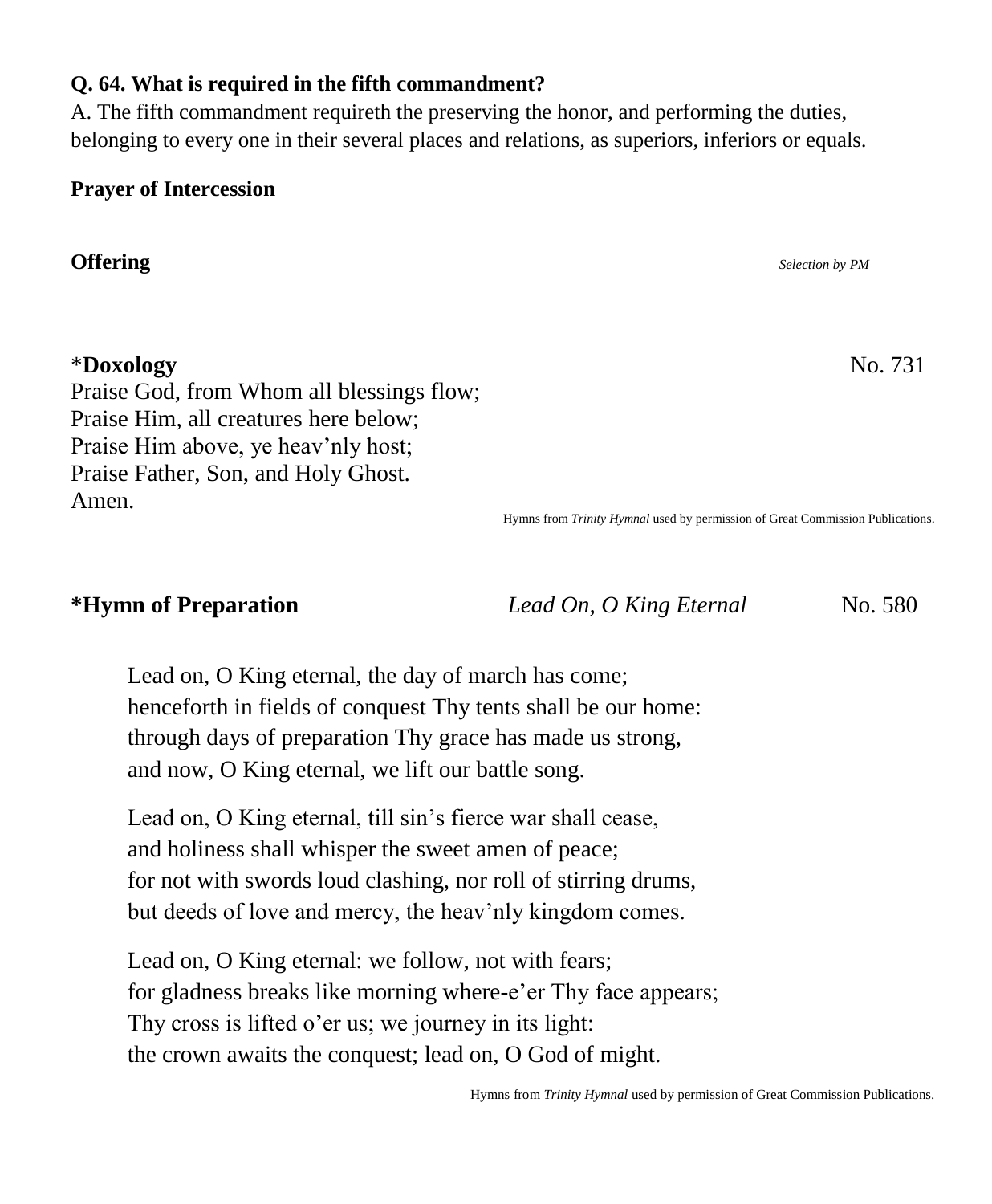- 1. Coronation
	- a. 1 Kings 1:33, 38-40
	- b. Zechariah 9:9
	- c. Answers, 'what kind of king would he be?'
		- i. v. 42, a peaceful king
		- ii. Supernatural, vv. 30b, 36, 37

- 2. The Capital
	- a. What makes Jesus cry?
- i. John 11
- ii. Hebrews 5
- iii. vv. 41-44

- 3. The Throne Room
	- a. How many times did Jesus 'clean house'?
	- b. What the temple represented
	- c. What should have been going on when Jesus arrived?

#### Questions:

- 1. Have you ever looked down on people in the OT and thought, "I never would've done that if I had seen THAT!" But OT believers saw incredible signs and wonders and still fell away. How can you prevent yourself from doing likewise? Read Hebrews 2 for help.
- 2. Of the 3 offices that Jesus Christ fills, prophet, priest, and king, which of the three do we tend to downplay the most? Why is that?
- 3. What causes you to weep? Why?
- 4. Why are emotions important to life? Do you think we do a good job of understanding our emotions in our church? Why or why not?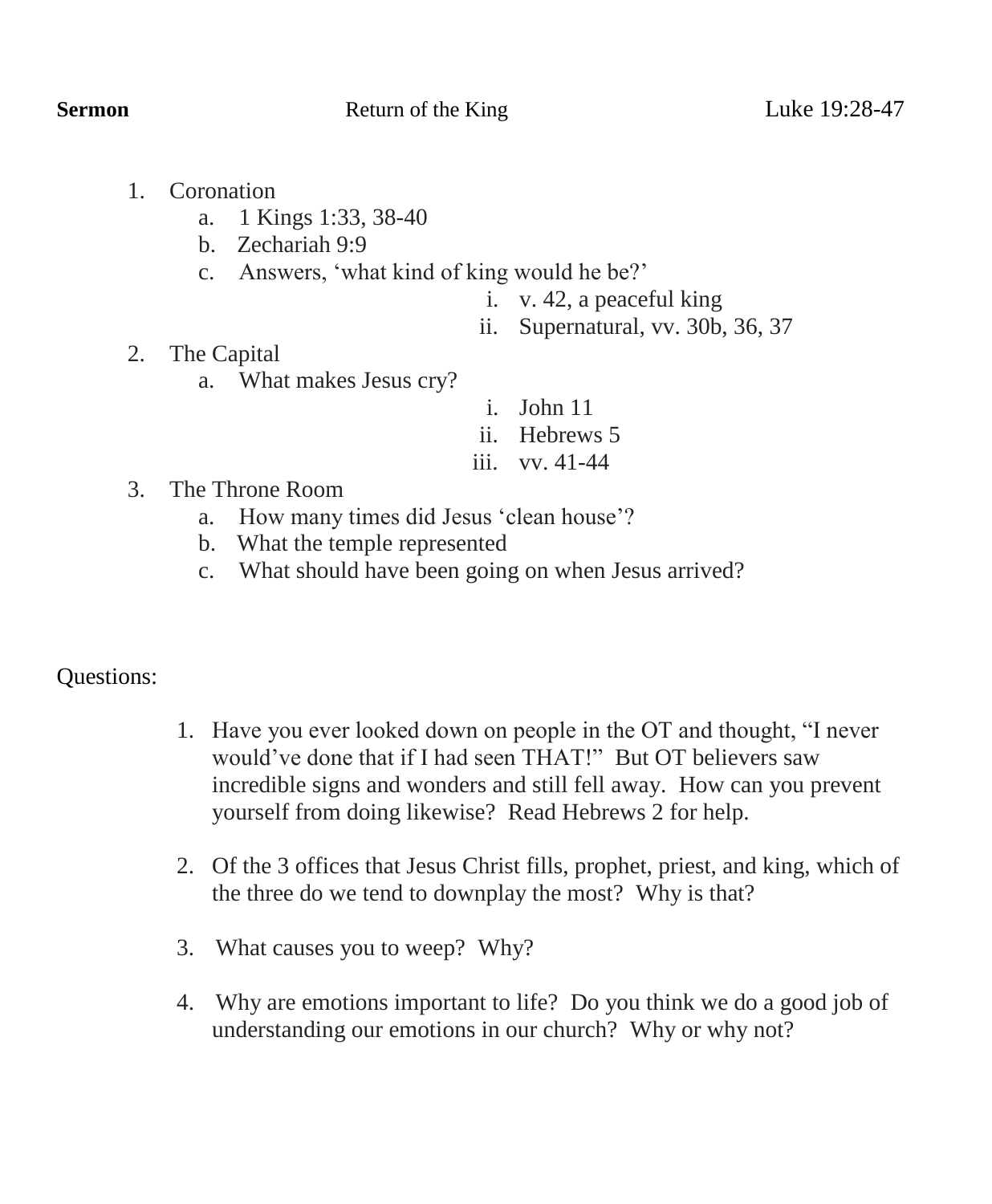Immortal, invisible, God only wise, in light inaccessible hid from our eyes, most blessed, most glorious, the Ancient of Days, almighty, victorious, Thy great name we praise.

Unresting, unhasting and silent as light, nor wanting, nor wasting, Thou rulest in might; Thy justice like mountains high soaring above Thy clouds which are fountains of goodness and love.

Great Father of glory, pure Father of light, Thine angels adore Thee, all veiling their sight; all praise we would render, O help us to see `tis only the splendor of light hideth Thee!

Hymns from Trinity Hymnal used by permission of Great Commission Publications.

#### **\*Benediction**

#### **\*Gloria Patri** No. 735

Glory be to the Father, and to the Son, and to the Holy Ghost; as it was in the beginning, is now, and ever shall be, world without end. Amen, amen.

Hymns from *Trinity Hymnal* used by permission of Great Commission Publications.

## **Postlude** *Selection by PM*

**\* Congregation:** Please stand as able.

Piano Paige Mecyssine **Intercessory Prayer** Yon Lindborg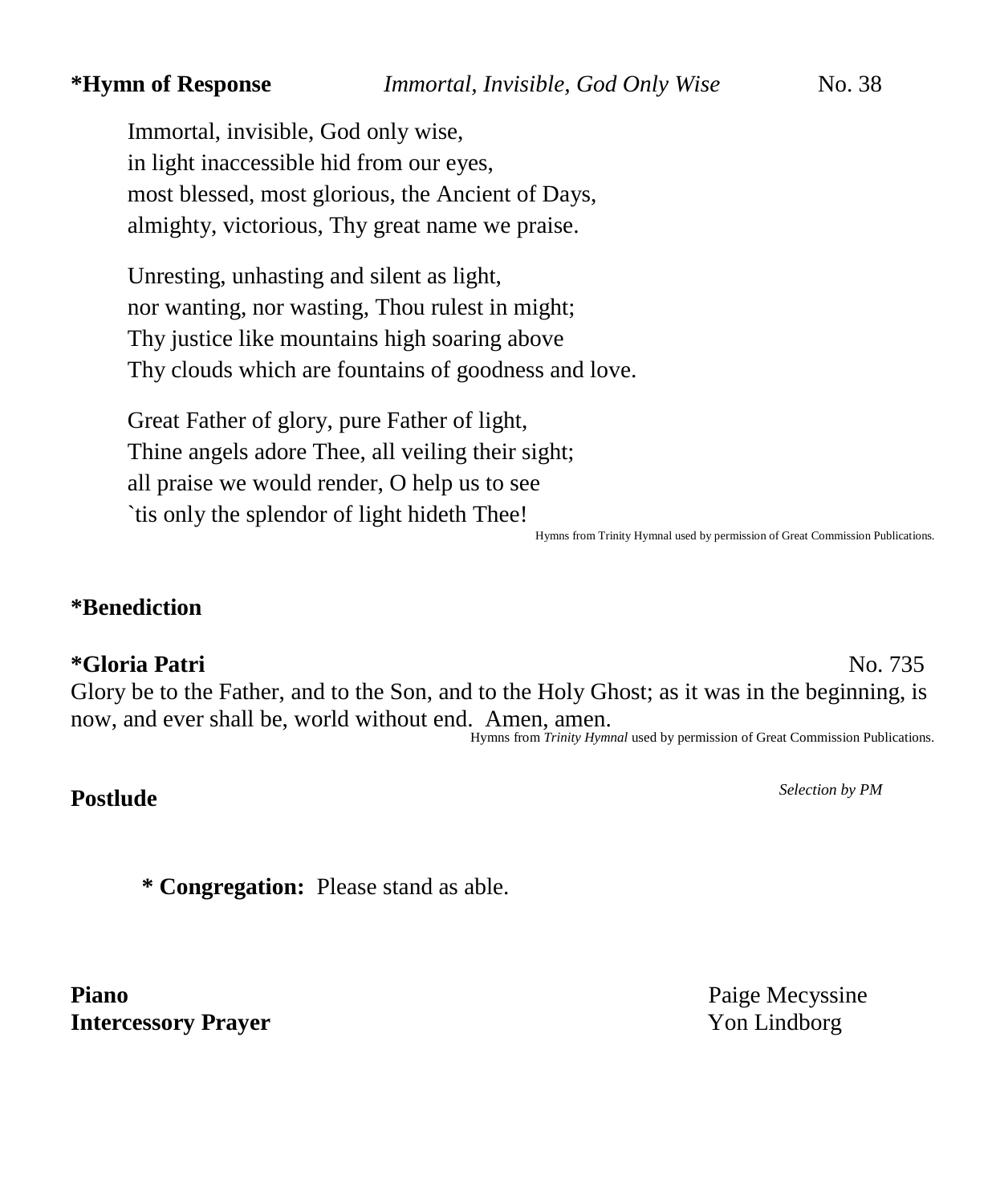## **Weekly Calendar**

|                   | <b>DATE</b>                               | <b>TIME</b><br><b>EVENT</b>                                                                    |
|-------------------|-------------------------------------------|------------------------------------------------------------------------------------------------|
| <b>SUN 10/17</b>  | $9:20 \text{ AM}$<br>10:30 AM<br>11:45 AM | <b>Sunday School</b><br><b>Worship Service</b><br>Pavilion Dedication (Soup & Salad Luncheon)  |
| <b>WED 10/20</b>  | $9:30$ AM<br>6:00 PM                      | <b>Women's Morning Bible Study (Hebrew 3)</b><br><b>Women's Evening Bible Study (Hebrew 3)</b> |
| <b>THUR 10/21</b> | 6:30 PM                                   | <b>Men's Bible Study (Hebrews 3)</b>                                                           |
| <b>SAT 10/23</b>  | 10:00 AM                                  | <b>Apple Cider Press Day</b>                                                                   |
| <b>SUN 10/24</b>  | $9:20 \text{ AM}$<br>10:30 AM             | <b>Sunday School</b><br><b>Worship Service</b>                                                 |
| <b>SAT 10/29</b>  | 5:00 PM                                   | <b>Youth Fall Event</b> (children of all ages)                                                 |
| <b>SUN 10/31</b>  | $9:20 \text{ AM}$<br>10:30 AM             | <b>Sunday School</b><br><b>Worship Service</b>                                                 |

### **Serving the Lord**

|                           | 10/17    | 10/24    | 10/31              | 11/7       |
|---------------------------|----------|----------|--------------------|------------|
|                           |          |          |                    |            |
| <b>AM Nursery</b>         | Felicia  | Kathleen | Yon                | Lorrie     |
| <b>Greeters</b>           | Lash     | Alice    | Phyllis            | <b>TBD</b> |
|                           | Fam      |          |                    |            |
| <b>Treats</b>             | N/A      | N/A      | N/A                | N/A        |
| Serve/Cleanup             | N/A      | N/A      | N/A                | N/A        |
|                           |          |          |                    |            |
| <b>Audio</b>              | Josh     | Jim      | <b>Ben</b>         | Forrest    |
|                           | Alderson | Martin   | Armstrong          | Carleton   |
| <b>Elder of the Week</b>  | Lindborg |          | Hrivnak Gretzinger | Lindborg   |
| <b>Deacon of the Week</b> | Jason    | Jim      | Jason              | Jim        |
| <b>Communion Prep</b>     | N/A      | N/A      | N/A                | Lindborg   |